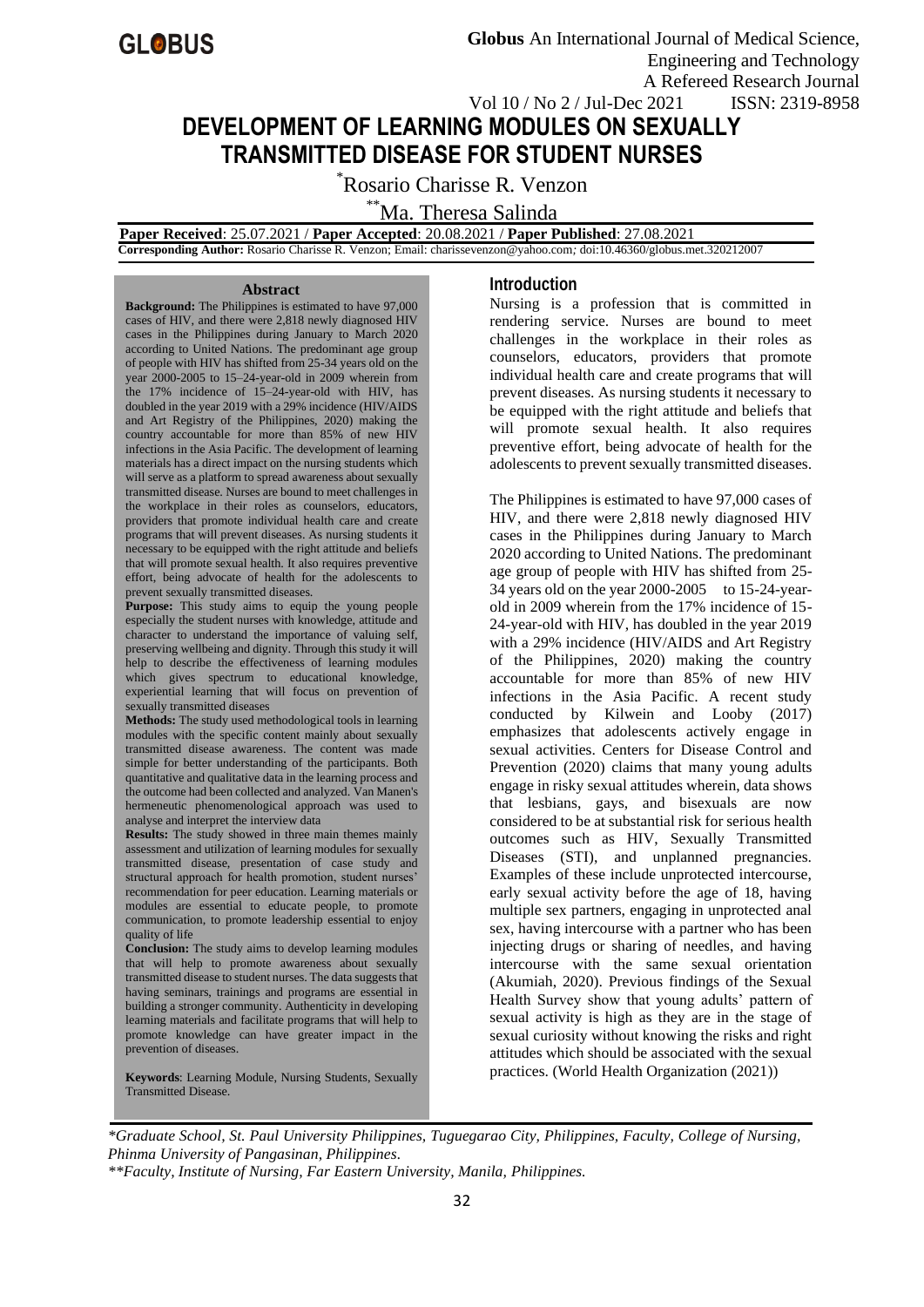Nurses play roles in promoting and preventing the transmission of sexually transmitted disease through promoting knowledge and awareness by developing learning modules that will help to explain about sexual practices that will lessen the incidence of contracting STI/ HIV and other complications. The development of learning modules has a direct impact on the nursing students and will serve as a platform to spread awareness about sexually transmitted disease.

## **Objective**

The study aims to equip the young people especially the student nurses with knowledge, attitude and character to understand the importance of valuing self, preserving wellbeing and dignity. As future providers of care student nurses must possess character that will promote respect in social and sexual relationships; being responsible for their own actions on sexual health practices. Through this study it will help to describe the effectiveness of learning modules which give spectrum to educational knowledge, experiential learning that will focus on prevention of sexually transmitted diseases.

# **Methods**

## **Research Design and Data Collection**

The aim of this research was to develop learning modules that describe the effectiveness of learning modules which gives spectrum to educational knowledge, experiential learning that will focus on prevention of sexually transmitted diseases. This is essential to explore the nurse student's perception about sexual practices, their awareness on the issues which the community is facing and may contribute to the acquisition of knowledge about sexual health and to understand its concept.

The methodological tools use learning modules in which the specific content is mainly about sexually transmitted disease awareness. The content was made simple for better understanding of the participants. The strategy has three stages which are: presentation, group discussion and critical analysis. Both quantitative and qualitative data in the learning process and the outcome had been collected and analyzed. There are five professors who are experts in the field assigned to observe and monitor the 140 participants. Then after the pre-test and post-test, the researcher conducted interview to the participant who is willing to participate with informed consent. There are at least 10 participants who participated upon data saturation. The data was analysed through descriptive analysis and presented according to relevant literature gathered.

## **Module Planning**

Creating modules need critical evaluation. It involves designing modules that can be appropriate to learners. In planning, it is necessary to define the problem, addressing the gap that the researcher wants to convey. It also contains objectives which are specific, measurable, attainable, and realistic and time bound. The process of creating an external and internal framework is helpful in establishing course structure. Planning a module is a process that requires time, commitment and a thoughtful, systematic approach that supports your students' learning. (Donnelly, 2005)

# **Designing Modules of Learning for Sexually Transmitted Disease**

In designing a learning module, it must assess and identify the learning needs in order to facilitate strategies that will be effective in learning. The learning theories will serve as framework to create implications that will enhance learning for the student nurses. The set of criteria formulated is also important in creating modules about sexually transmitted disease. Learning outcomes must promote competency of the learner. Case based approach is essential in promoting knowledge like engaging students in specific scenarios that resemble the real life situations. The teacher role is to facilitate while the students analyse and address the problems. Case based learning provides opportunities to understand theory in practice. The exploration is helpful to know the point of view of student nurses and the way they see about sexual practices. Students can also see how a decision will impact different participants, both positively and negatively.

The ASSURE model was developed by Heinrich and Molenda in 1999. It is a well-known instructional design guide using a constructivist perspective which integrates multimedia and technology to enhance the learning environment (Patrick Lefebvre 2006). According to the ASSURE Model of Instructional Design, the designer should follow the important criteria: analyse learner characteristic, state objectives, select strategies and of design materials, utilize materials, require learner response and evaluation.

## **Evaluating the Learning Materials/Modules**

Evaluation is a systematic process by which the worth or value something-in case teaching and learning are judged. (Bastable, 2015). The evaluation will help to elicit information on effectiveness of the module for the students. Evaluation is an integral part of the module development, informing you before, during and after the process. Selection of methods is necessary in evaluating data that you need for improvement.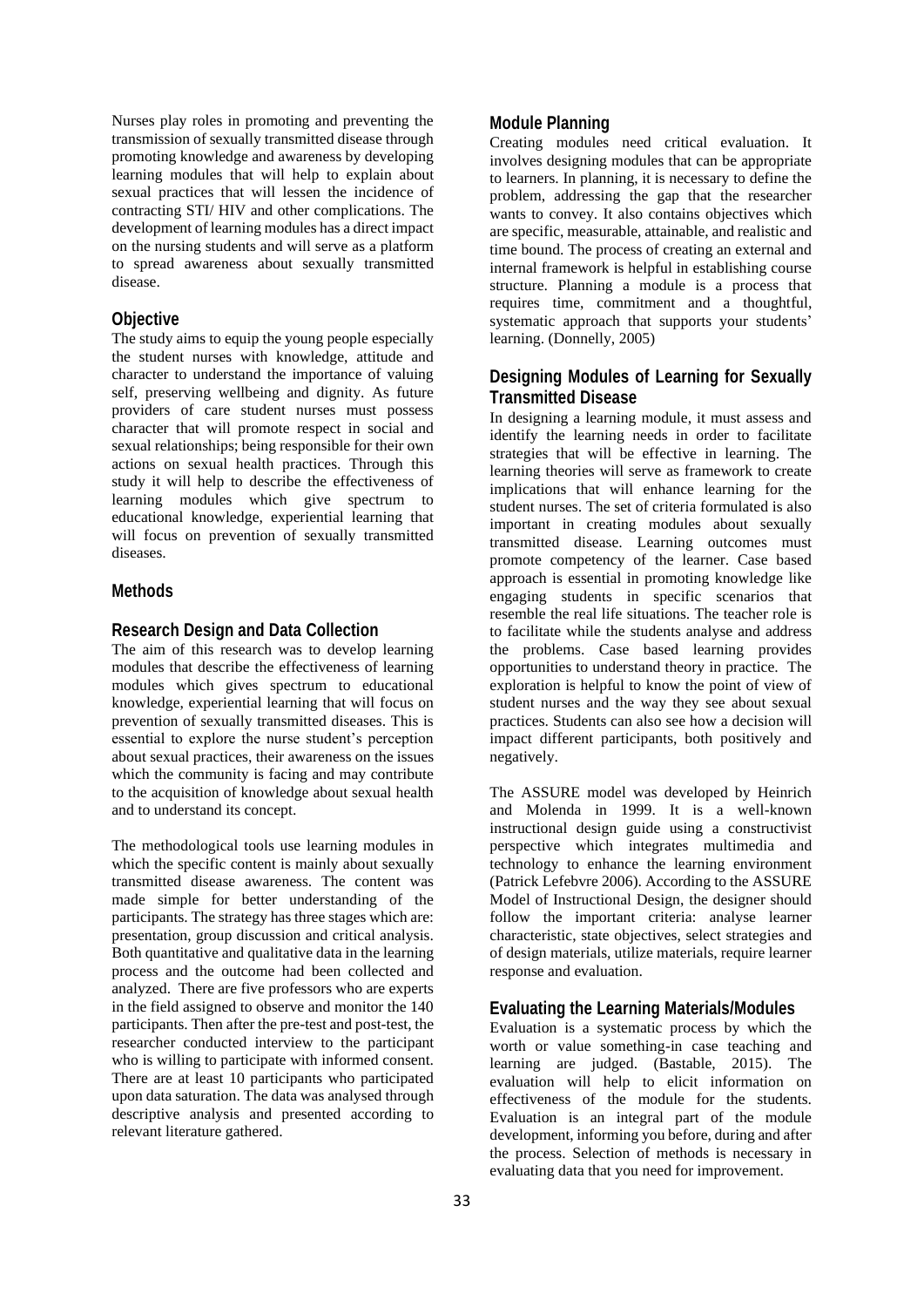In developing modules for sexually transmitted disease, the blueprint of the module was prepared ahead of time and evaluated by five professors in the department of nursing. And a moderator was assigned by the department to ensure smooth flow of modules. A speaker is assigned as well to deliver the content of modules. The activity started at 8am and divided into 2 sessions: the morning and afternoon session. This was participated in by three faculty and 40 nursing students. This morning session is the discussion of module, is followed by the presentation of case based scenario then pretest and post-test is given to assess the impact of module. The second session is about presenting case scenario then conducting interview to the participants with their approval and consent is given.

# **Table 1: Designing The Module Using Assure Model**

| <b>Analysis</b> | <b>State</b>      | <b>Selection of</b><br><b>Media</b> | <b>Utilization of</b><br><b>Materials</b> | <b>Required</b><br><b>Learner</b> | <b>Evaluation</b> |
|-----------------|-------------------|-------------------------------------|-------------------------------------------|-----------------------------------|-------------------|
|                 | <b>Objectives</b> |                                     |                                           | <b>Performance</b>                |                   |
| nursing<br>The  | Clear<br>and      | Media<br>must                       | Appropriate                               | Critical thinking                 | Evaluation<br>of  |
| students        | concise           | with<br>relevant                    | materials<br>with                         | analysis                          | the objectives    |
| (learners)      | Objectives        | visual                              | of<br>the<br>use                          | Case<br>scenario                  | Reflection<br>and |
| Prior           | intended<br>for   | presentation                        | laptops                                   | problem solving                   | sharing<br>of     |
| knowledge       | student nurse is  | Graphics<br>and                     | Online platform                           | reflection                        | insights          |
| about sexually  | specific          | presentation                        | was utilized                              |                                   | Post test         |
| transmitted     | Learning          | Case<br>scenario                    |                                           |                                   |                   |
| disease         | conditions        | presentation                        |                                           |                                   |                   |
| Leaning style   |                   |                                     |                                           |                                   |                   |
| of<br>Attitude  |                   |                                     |                                           |                                   |                   |
| student         |                   |                                     |                                           |                                   |                   |

# **Table 2: Module on Sexually Transmitted Disease**

|     | <b>Sexually Transmitted Diseases</b> | <b>Methodology of Teaching</b>  |
|-----|--------------------------------------|---------------------------------|
|     | Introduction                         | Short talks and lecture session |
|     | Overview on                          |                                 |
|     | transmission                         | Lecture                         |
| П.  | Diagnostic and treatment             | Lecture                         |
| Ш.  | Prevention of STD                    | Panel forum                     |
| IV. | Case presentation                    |                                 |
|     |                                      |                                 |

# **Table 3: Module on Human Immunodeficiency Virus and Acquired Immunodeficiency**

|     | <b>HIV/AIDS</b>             | <b>Methodology of Teaching</b>  |
|-----|-----------------------------|---------------------------------|
| Ī.  | Overview                    | Short talks and lecture session |
| П.  | <b>Symptoms</b>             | Lecture                         |
| Ш.  | Diagnosis and Tests         | Lecture                         |
| IV. | Prevention and Risk Factors | Lecture                         |
| IV. | Management and therapies    | Lecture/ open forum             |
| V.  | Situational analysis        | Analysis, open forum            |

## **Table 4: Module on Hepatitis B**

| <b>Hepatitis B</b> |                             | <b>Methodology of Teaching</b>  |  |
|--------------------|-----------------------------|---------------------------------|--|
| Ī.                 | Overview                    | Short talks and lecture session |  |
| П.                 | <b>Symptoms</b>             | Lecture                         |  |
| Ш.                 | Manifestation of AIDS       | Lecture and photo demonstration |  |
| IV.                | Diagnosis and Tests         | Lecture                         |  |
| V.                 | Prevention and Risk Factors | Lecture                         |  |
| VI.                | Treatments and Therapies    | Lecture                         |  |
| VII.               | Situational analysis        | Lecture/ open discussion        |  |
|                    |                             | Analysis, open forum            |  |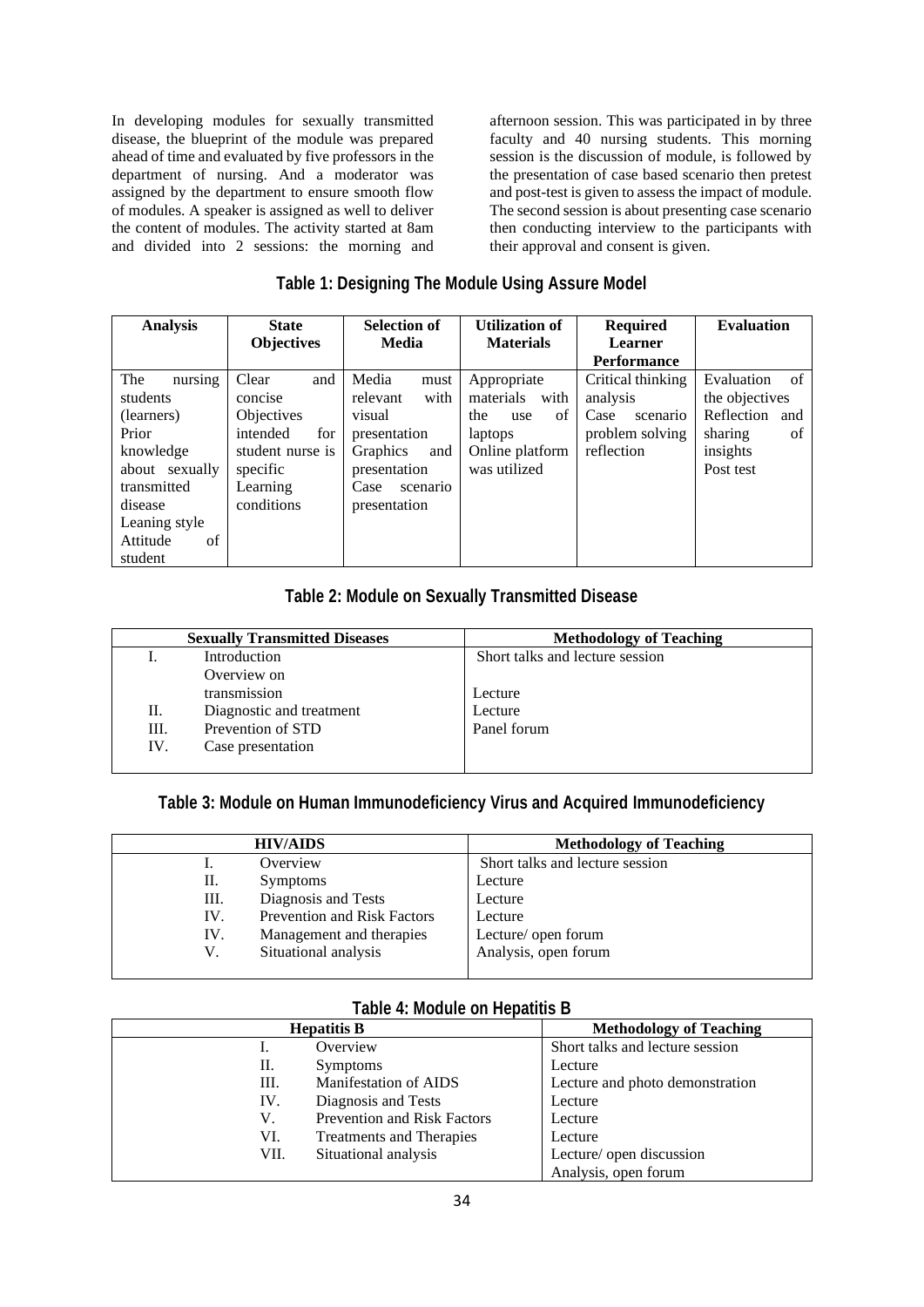|  |  | <b>Table 5: Teaching Modalities</b> |  |  |  |
|--|--|-------------------------------------|--|--|--|
|--|--|-------------------------------------|--|--|--|

| <b>Teaching Modality</b>                                                               | <b>Description</b>                                                                                                                                                                                                                                |  |  |
|----------------------------------------------------------------------------------------|---------------------------------------------------------------------------------------------------------------------------------------------------------------------------------------------------------------------------------------------------|--|--|
| Lecture                                                                                | Is a presentation that conveys information that                                                                                                                                                                                                   |  |  |
| Photo demonstration<br>Video<br>demonstration<br>point<br>and<br>power<br>presentation | promote body of knowledge.<br>This is a collection of images that present the<br>manifestation of diseases. The student nurse will try<br>to describe the clinical condition of the diseases.<br>Presenting videos that can explain the signs and |  |  |
| Case scenario presentation                                                             | symptoms of certain sexually transmitted diseases.                                                                                                                                                                                                |  |  |
| Open forum/ discussion                                                                 | The students will analyse the given scenario and try to<br>analyse the situation. This promotes creative thinking<br>and awareness of the students.                                                                                               |  |  |
| Quiz                                                                                   |                                                                                                                                                                                                                                                   |  |  |
|                                                                                        | The students will interact with the speaker that<br>presents clinical scenarios and challenges of the<br>audience. This will help to relate theories and<br>practices.                                                                            |  |  |
|                                                                                        | It is used to assess the student learners on particular<br>topic and to assess cognitive and analytical skills of<br>students.                                                                                                                    |  |  |

# **Result**

Integrated modular approach to teaching clinically important topics was conceived in order to stimulate the students' interest in the subject and also to provide a comprehensive view of these skin topics by involving other related departments. The teaching methodology for various topics was also different in order to provide a varied learning experience. (Karthikeyan & Kumar 2014)

Van Manen's hermeneutic phenomenological approach was used to analyze and interpret the interview data. Words, phrases and statements describing the experiences of nurses were highlighted and identified from the interview transcriptions. These statements were isolated thus forming themes reflecting descriptions of the nurses' experiences. All themes that had the similar meaning were grouped together as a thematic category.

# **Assessment and Utilization of Learning Modules for Sexually Transmitted Disease**

A staged process of risk assessment and intervention planning should be considered to maximize the benefits of all relevant approaches (Keller, 2016). Lack of knowledge is one of the reasons in the management of diseases. Sometimes students are not comfortable when discussing some issues like sexual practices that will somehow be reflective of not having sufficient knowledge. Negative attitudes and beliefs may somehow affect the assessment and may require provision of counseling for the individual. It is necessary to assess the learning

needs of participant by creating modules or materials that are essential in promoting knowledge. Educational materials are great tools in providing guidelines, supporting protocols to clarify doubts about certain concepts.

"Nowadays adolescents like us are not knowledgeable about sexually transmitted disease. We usually have fun engaging in relationships. We need someone also who will guide us especially in our decision. I am very glad that there are modules made to create awareness and to be educated about the disease per se"- SN3.

Assessing sexual health, determining the problem, analyzing the problem through suitable nursing initiatives and maintaining sexual health (Kütmeç, 2011). Provided manuals improved health care services and are a way to improve management of diseases and illnesses. This will enable improvement of quality of care that will help in the prevention of sexually transmitted disease and management of cases.

# **Presentation of Case Study and Structural Approach for Health Promotion**

Presentation of real life scenarios and case study will help the students to deepen their knowledge about the disease. This will help to understand the importance of being responsible citizens. Student nurses can be advocates of health in their own community. That is why it is necessary to understand the concepts. Intervention and educational approach will help the community in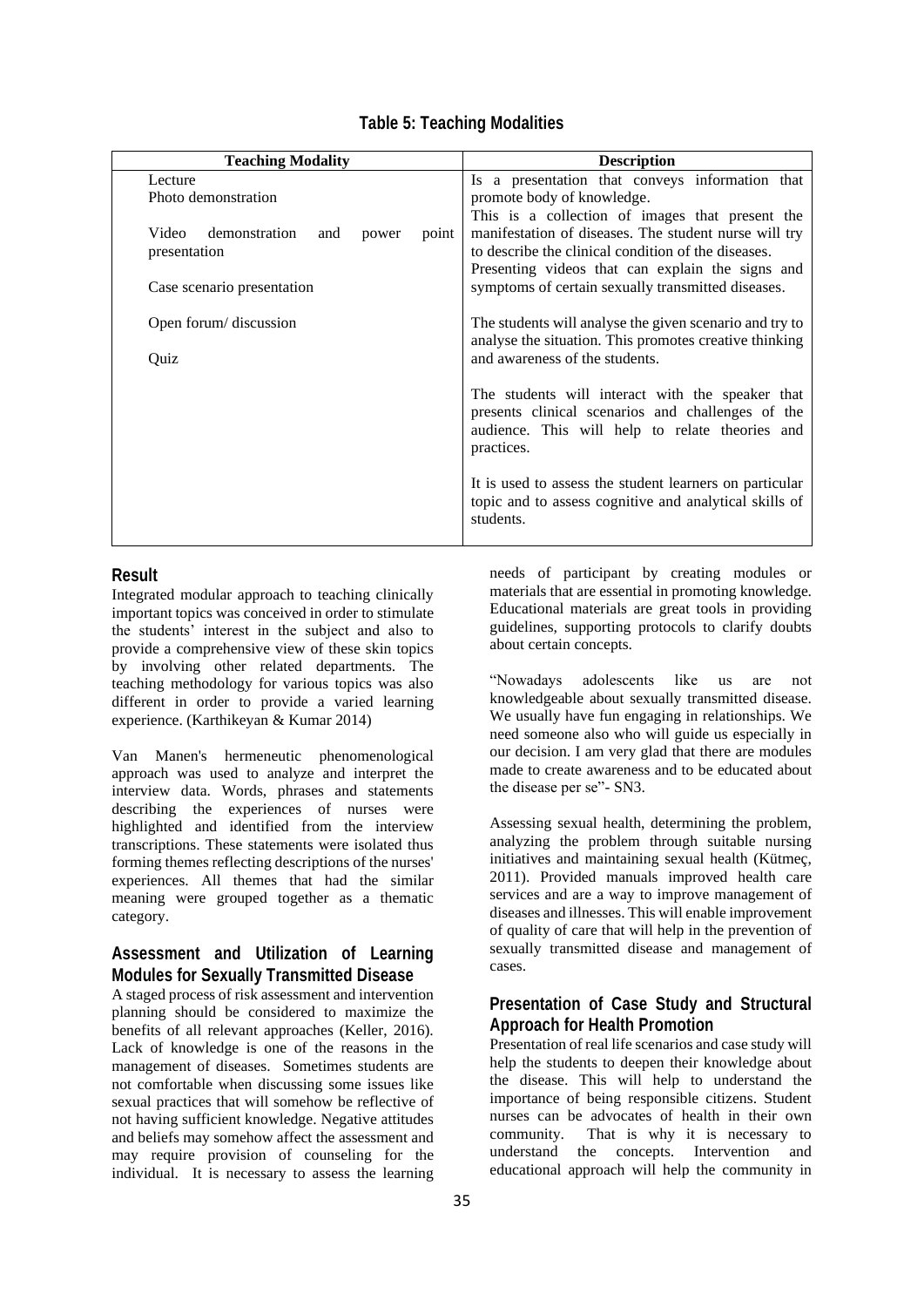spreading awareness. Interventions to address societal-level factors can target the macro level, such as policy change and poverty alleviation, which require long-term efforts (Huanga et.al, 2015). Approaches may vary, like structural approach which focuses on effecting policy or legal changes and changes in the environment to mobilize the people (Huanga et.al, 2015).

"I really love the presentation of sample cases; it enlightens my mind to love and care for me and including my friends as well. It opens my mind about the importance of examination, screening or testing. It helps me to understand also the painful situation of a patient with sexually transmitted disease and I feel pity for them but through this video scenarios presentation it widens my knowledge to promote respect and be a responsible person." SN-5

The intervention focuses on increasing HIV/STI knowledge, testing and condom use through health education trainings, venue-based testing and condom distribution (China CDC, 2004; Hong et al., 2011). The creation of supportive clinical services, which incorporated respect, concern and relationship building, were essential parts in promoting health. Flexibility and responsiveness plays a major role in the mainstream of outreach program. It gives insight on how a structural approach differs from more traditional outreach approaches that focus more exclusively on HIV/STI-related concerns (Huanga et.al, 2015).

## **Student Nurse Recommendation for Peer Education**

The student nurse feedback plays important roles in facilitating better planning and implementation about the disease. Sometimes barriers in learning affects a certain program implementation, that's why, is necessary to put an action to eliminate those barriers in learning. Enhancement of facilitator's dedication in providing activity materials provide models for goal setting and task completion to help participants achieve success (Meyer et. al, 2014).

"I am very thankful for this session because I learn a lot it gives me opportunity to voice out my insights in promoting health. For me it necessary to be knowledgeable on what is happening around you. Sometimes I'm too insensitive about what happens outside. Now I know that small acts can change. That's why I do believe that I could speak out to my friends especially those who lack awareness of the importance of being faithful and not engaging in sexual activities and being responsible as well."- SN2

Peer recommendation helps to tailor intervention; it serves as a big impact to influence other people. Promoting healthy behaviors is essential to improve quality of life. Recommendations on pertinent issues are also essential in spreading awareness, promoting health, communication, leadership and management.

## **Discussion**

Developing materials and right resources will help to address the learning needs. The development of materials addresses the importance of being knowledgeable about certain concepts. The facilitator or the faculty plays a major role in delivering information and encourage participation in educating the society.

| <b>Module</b>                                                             | Pre-Test $(20)$ (Average %) | Post-Test $(20)$<br>(Average %) |
|---------------------------------------------------------------------------|-----------------------------|---------------------------------|
| <b>Sexually Transmitted Disease</b>                                       | 5.4                         | 15.5                            |
| Human Immunodeficiency Virus<br>and Acquired immunodeficiency<br>Syndrome |                             | 17                              |
| Hepatitis B                                                               | 72                          | 16                              |

## **Table 6: Average Pre- and Post-Test Scores**

Sexually transmitted disease, AIDS, Hepatitis B

Learning materials are helpful in educating the students and learning difficulties can be solved by using supplementary materials (Niu, 2020). Motivation is an integral part of teachers in developing Instructional Materials for learners. They have the best capacity to develop a well fit set of instructional materials for the learners for the attainment of each day's learning competency (Jimenez, 2020). Based on the pre-test and post-test of the students there is 10.1 increase in the score of sexually transmitted disease, 9.1 percent in HIV/AIDS and 8.8 percent increase in Hepatitis B.

The study presented in table 5 presents various teaching methods that were utilized during workshops. Power point presentation, case scenario presentation helps to facilitate understanding of nursing students. Table 2, 3 and 4 contains module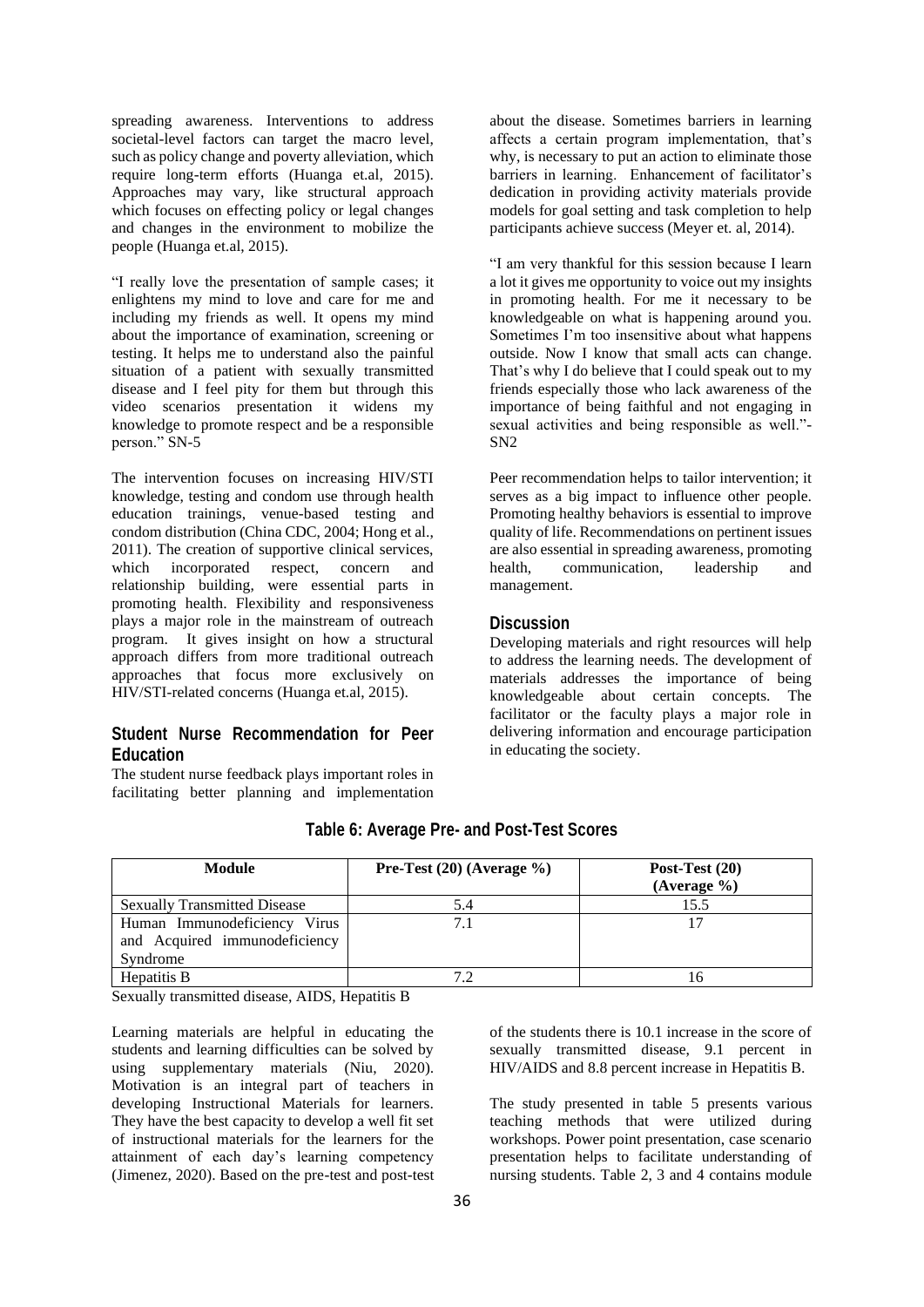content that will help to educate the student nurse. Study believes that through repeated exposure to information such as HIV/STI testing and prevention could change attitudes and potentially even change behaviour. (Alison, et. al 2019).

In table 6 it presented the importance of Assessment and utilization of learning modules. The absence of adequate healthcare, a lack of sexual education, and increased engagement in risky health behaviors. (Alison, et. al 2019). The learning material was effective in the delivery of information. The teachers are best at creating and giving supplementary learning materials and have the capacity to fit instructional materials to the learners. (Jiminez, 2020). In table, it describes the presentation of case study and structural approach for health promotion. The study presented the experiences by the patient who had sexually transmitted disease, their fear in disclosing information to health care providers, family, and friends and the feeling of rejection from the society if they will find out. Mistrust has been linked to a number of outcomes, including decreased use of healthcare services, (Alison, et. al 2019). Through this study, it helps the student to understand the real life situations. As future nurses they will have the capacity to build strong foundation as advocates of health. In table, Student nurse recommendation for peer education was the last theme generated. It explains the important role in educating others, being a change agent in health promotion and disease prevention. The voice to influence others and giving insight and opinions is necessary in the success of programs. Having the right approach to clinical scenarios will help the students in providing comprehensive viewpoints on certain topics. (Karthikeyan & Kumar 2014)

## **Conclusion**

The study aims to develop learning modules that will help to promote awareness about sexually transmitted disease to student nurses. The data suggests that having seminars, trainings and programs are essential in building a stronger community. Authenticity in developing learning materials and facilitate programs that will help to promote knowledge can have greater impact in the prevention of diseases. Learning materials or modules are essential to educate people, to promote communication, to promote leadership necessary to enjoy quality of life. Hence, sensitivity and respect promote togetherness in combating diseases and illness. Simplicity and learning will promote knowledge of learners as good foundation embedded in one's character.

#### **Conflict of Interest**

The author declares that there are no significant competing financial, professional, or personal interests that might have influenced the performance

or presentation of the work described in this manuscript.

## **Acknowledgement**

The authors would like to extend their sincere gratitude and deepest appreciation to their affiliations and to the participants that led to the possible accomplishment of this research work.

#### **References**

- 1. Bastable, S., (2014). "Nurse as Educator Principles of Teaching and Learning for Nursing Practice". (4TH ed.), Jones and Barlette Publishers, Boston.
- 2. Centers for Disease Control and Prevention (CDC), (2016). "Diagnoses of HIV infection among adolescents and young adults in the United States and 6 dependent areas, 2010- 2014", HI Surveillance Supplemental Report. Retrieved from http://www.cdc.gov/hiv/ library/reports/surveillance/
- 3. Centers for Disease Control and Prevention (CDC), (2017a). "Health disparities in HIV/AIDS, viral hepatitis, STDs, and TB", Retrieved from https://www.cdc.gov/nchhstp /healthdisparities/africanamericans.html.
- 4. Centers for Disease Control and Prevention (CDC), (2017b). "HIV among youth", Retrieved from https://www.cdc.gov/hiv/pdf/ group/age/youth/cdc-hiv-youth.pdf.
- 5. Centers for Disease Control and Prevention (CDC), (2017c). "STDs in adolescents and young adults", Retrieved from https://www.cdc.gov/std/stats16/adolescents.ht m.
- 6. Centers for Disease Control and Prevention (CDC), (2018). "HIV among youth", Retrieved from https://www.cdc.gov/hiv/group/age/ youth/index.html
- 7. De Young, S. (2015). "Teaching strategies for Nurse educators", (3rd ed.), Pearson Prentice Hall, Pearson education Inc., New Jersey.
- 8. Donnelly, R., Fitzmaurice, M. (2005). "Designing Modules for Learning", In G. O'Neill, S. Moore & B. McMullin (eds.) Emerging issues in the practice of University Learning and Teaching, Dublin, All Ireland Society for Higher Education (AISHE).
- 9. Huanga, Y., Muessig, K, Zhang, N. & Maman, (2015). "Unpacking the 'structural' in a structural approach for HIV prevention among female sex workers: A case study from China."
- 10. Jimenez, E.C., (2020). "Motivating factors of teachers in developing supplementary learning materials (SLMs)". International Journal of Advanced Research, 8(5), 108-113. https://dx.doi.org/10.21474/IJAR01/10912
- 11. Karthikeyan, K. and Kumar, A., (2014). "Integrated modular teaching in dermatology for undergraduate students: A novel approach".